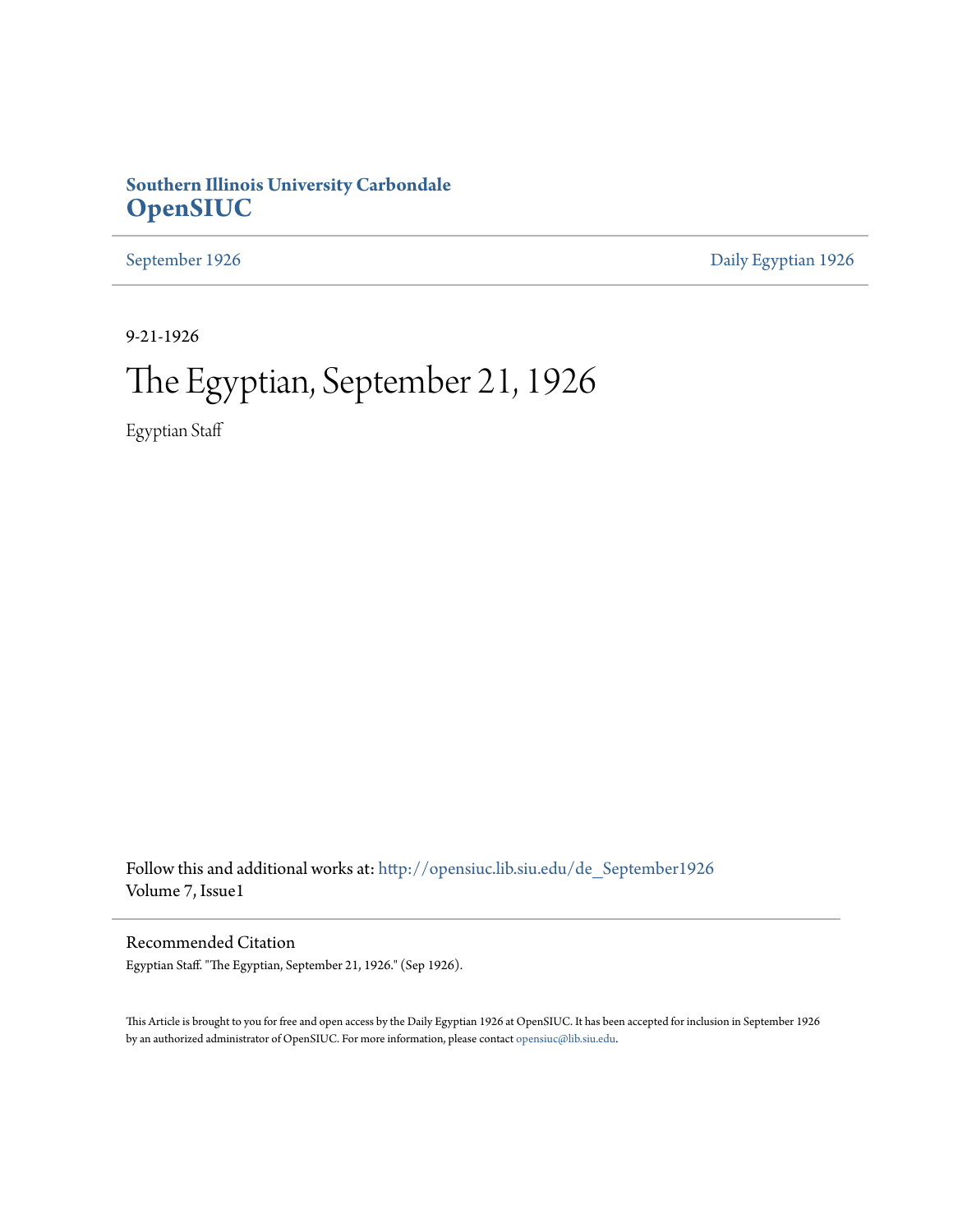

**Volume VII** 

Carbondale, Illinois, Sept. 21, 1926

## **James Hook Captain** of Pigskinners



When we think of football this year we will think of Hook, the smashing fullback. He played the entire season last year. from the beginning of the Cape game to the final game with McKendree. As a reward for his hard work on the gridiron he was given the highest honor a Marcon and White player could expect to receive, that of being the pilot of the team. This illustrious youth came to us last year as a letterman from Vienna. It was soon evident that he was working with the necessary diligence and dispatch that is necessary for football aggressiveness. He was undoubtedly the strongest defensive man on the entire team. Capt. Hook believes he will have a good team this year because the prospects are the best we have had for many years.

#### THE ILLINI

The Illini Debating society will meet Monday, 27th, at 7:00 p. ru. All girls who are interested in debating are asked to come. The club is planning to make this a banner year by starting early. If you have debated in High school you know the benefits derived from debating. If you have never tried to debate, come out and ioin us and we will have a jolly good time.

## **Faculty Vacationers**

After a bard year of work the facuity members used the three weeks' vacation to a good advantage. Some traveled while some stayed in town. making use of the golf links and the diving board. It was impossible to find where all the faculty members enent their vacation, but it will be interesting to have an article telling where most of them got a little rest and recreation.

Mr. Wham-Champaign. Miss Bowyer-Wisconsin. Dr. Caldwell-Chicago. Mr. Colyer-Carbondale. Miss Shank-North Dakota. Miss Trovillion-New York. Mr. G. M. Browne-Michigan. Mr. Bailey-Carbondale. Mr. Peterson-Europe. Mr. Bryant-Carbondale. Mrs. Matthes-Carbondale. Mr. Muckelrov-Carbondale. Miss Steagall-Pacific Coast. Mr. Lentz-Carbondale. Mr. W. O. Brown-Valley City. Mr. Pierce-Kausas. Mr. Miles-Carbondale. Mr. McAndrew-Texas. Miss Erwin-New York. Mr. Boomer-Peorla. Mr. Furr-Michigan. Mr. Hall-Chicago-New York. Mr. Felts-Eastern tour. Mr. Scott-Paris, Ill. Mr. Cisne-Wisconsin. Miss Entsminger-Chicago.

Miss Stein-Chicago. Mr. Warren-Carbondale.

Mr. Comba-Eastern tour.

#### ÁLUMNI DEPARTMENT

It is exceedingly difficult and expensive, indeed, next to impossible to make the Alumni Department of the Egyptian interesting and worthwhile without the cordial co-operation of all who are interested in it. We solicit news of all former students or teachers of S. I. N. U. Write 歌曲 about yourself and others whose doings you know about. It is the desire of the staff to make this denartment one of great interest to all. If you know of any club or organization of former students anywhere. write us about it.

It's a wise child that goes out of the room to laugh when the old man mashes his thumb.

## We Are Off.

Many a S. I. N. U. student has said "I'll be glad for the old school to start." The year 1926 promises in he a vear of which we will all he proud. This year we are a fullfiedged Class B college, which is of much significance to the student when he is graduated. It has been President Shrvock's ambition for years to get our school raised to Class B. Students and faculty have made great sacrifices in order that we might but aside selfish desires and work for the good of the school.

This year we have four additions to the faculty. Miss Mildred Kohlstedt comes to us from Mitchell, S D., to be our librarian. Her father is president of the South Dakota Wesleyan college. She received her A. **R.** degree at Northwestern and has had one year of library science at the University of Ullnois. Dr. Henrietta arson, who taught History the first summer term, will be with us this vear. She received her A. B. degree at St. Olaf; her A. M. at Minnesota University and her Ph. D. at Columbia. Miss Minna Fox will be Junior High History critic this year. She is a graduate of Cairo High school and took her A. B. degree at Washington University. She has done critic work here the last two summers.

Miss Julia Jonah comes to us from the Mt. Vernon Township High school. She will act as Junior High English critic. She received her A. B. and A. M. degrees at Washington l'niversity.

#### WHAT OUR FORMER EDITORS ARE DOING

J. Lester Buford is principal of the Lincoln school in Carbondale.

Ransom Sherretz has returned to Collineville H. S. for his second year as a member of the faculty.

Marvin Owen will teach in the Galatia H. S. this year.

Howard S. Walker has begun his second year as principal of Carterville Community H. S.

Earl Y. Smith will teach agriculture in Herrin Township H. S. this year.

Maude Bratten is a member of the High school faculty at Hurst this year.



Wm. McAndrew

Mac. coach of the Maroon aggregation, is making his annual drive for a successful football season. His long experience at S. L N. U. has won him a host of friends. All those who know him, whether they be athletes, students, or residents of Carbondale, declare that he is a doggoned good aport. He is a dynamic personage as a man, and as a coach he puts out every ounce of his power to instill into the players a spirit of

fair play. He is not to be discouraged by defeat, but enters into his work wholehearted and with the enthusiasm characteristic of a genius. Mac has been handicapped by the fact that his men stay only two years. This difficuity will be largely removed since more of the boys are going to be in school 4 years instead of just two. "Rah" for Mac, we know he will have a successful season.

#### FORMER S. I. N. U. STU-DENT TO BROADCAST

Mrs. Lewis Ed Williams of West Frankfort, formerly Miss Maxine Blake, will broadcast from KMOX, St. Louis, Monday evening, September 27. She will sing two selections: "Kreisler's Old Refrain" and "As in Oh Gardens."

Number 1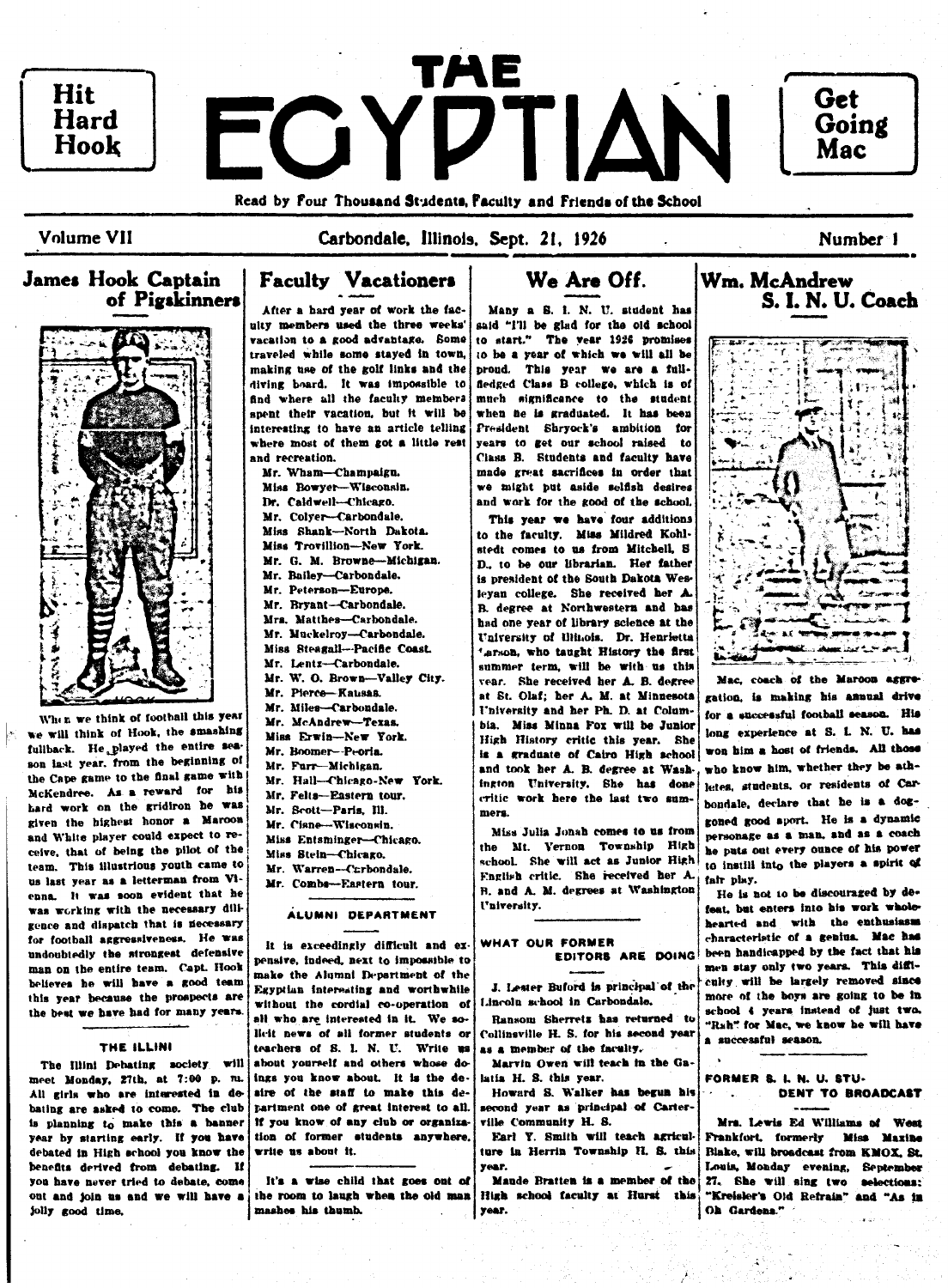#### Page Two

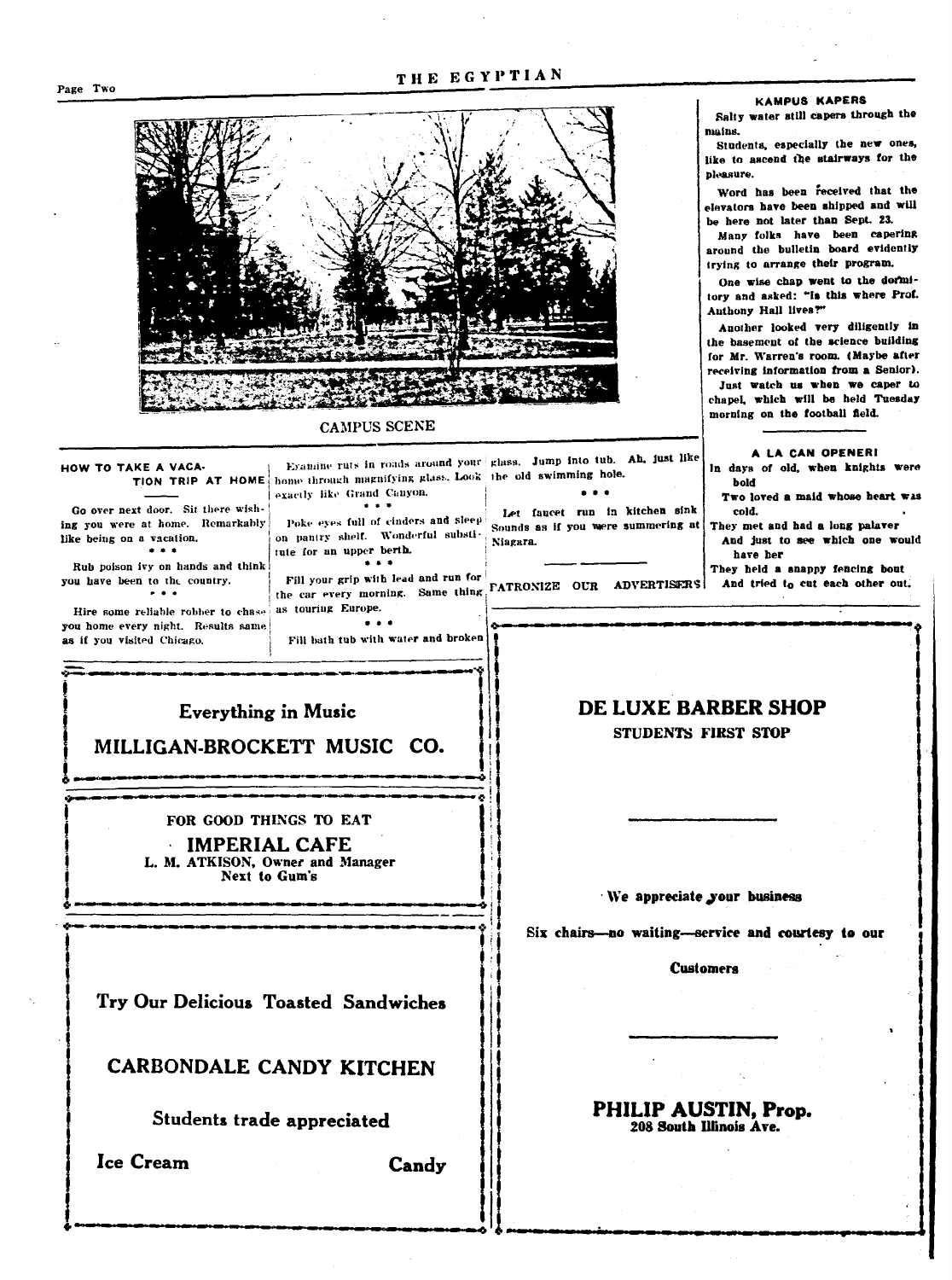#### SOCRATIC SOCIETY

Invaluable Training

Every American admits that he lives in the most powerful nations, are your handicaps? The Socratic ing the year it has a banquet and it this training. Since most of us plan the most progressive state, and the Literary Society will promote every commencement it stages a play, the two teach, would it not be a valuable most enterprising town in the world. ambition, remove each handicap. It characters of which are selected from investment to join the best organizaand he is sure that his family is the is recommended as a panacea. If the members who display ability in tion on the campus. This, however,

an identical attitude: Namely, fair- The Socratic Literary Society meets tertainer or even better. The Socratic Literary Society Offers ness. But deep down in his heart. on Friday evening. Its program conbest.

best, his church, the most devout, you are studious, it rounds out your dramatics. A role in the spring play would be selfish to join an organizaand his society, the most select. education; if you expect to be a publish the greatest honors the society tion merely because it would help All students have glanced idly lie speaker, its training is invaluable; can confer on any member. The you secure a position. through articles—they don't read if you wish to display your talents, program committee is always glad to them, appearing in the first issue of or make social contacts, by all means give a member a chance to entertain and completing your the paper every year about the dif- join. Stage-fright disappears; speech the society in his own way. A Then, later, you may cash in on your

## **BARTH THEATRE**

Carbondale's Finest Playhouse

Welcomes S. L. N. U. Students in 1926 To the Greatest of Movie Seasons

Monday and Tuesday, September 20th and 21st **RAMON NOVARRO** 

With co-operation of U. S. Government Produced

### "THE MIDSHIPMAN"

Romance and thrills ahoy! Here it is-The stirring picture of the loves and adventures of the Annapolis Naval Academy. 2400 Uniformed Cadets in the Cast Also Comedy and News

2 days

2 days

Wednesday Night, Sept. 22 VIOLA DANA and ROBERT AGNEW In Marshall Neilan's Newest Crook Story

> "WILD OATS LANE" **Comedy and Review**

Thursday Night, Sept. 23 Over the hurdles with trish luck and love triumphant in Pete B. Kynes "THE SHAMROCK HANDICAP" Also Comedy and Current Topics

> Special Friday, Sept. 24 POLA NEGRI In an American Comedy "GOOD AND NAUGHTY Comedy and Fox News

Saturday-Continuous 2 p.m. to 11 p.m. Josie Sedgwick, Edward Hearn in "DARING DAYS"

## **GRAND THEATRE**

## South of Postoffice

Monday, Tuesday, Sept. 20-21-Fox Special-"Palace of Pleasure.

Wednesday-Thursday-"The Night Patrol." Friday-Norma Shearer in "HIS SECRETARY." Saturday-"Rustlers Ranch."

Barth and Grand Theatres welcomes the S. I. N. U. to the finest photoplays available

practically the same thing; each has its touch is magic.

the writer knows that his society is sists of talks, readings, musical numbers, stunts and plays-that is sll tive in a Literary Society? It is sim-What are your ambitions? What we can remember at present. Dur ply because he knows the value of ferent societies. Each article says becomes concise; reasoning, logical premium is placed on novelty and cleverness.

> tages, there are incidental benefits the happiest hours of their livesgained by joining a literary society. those spent at the Zetetic Society. One becomes familiar with parlia- college life should be a life of good mentary law and the manner in times, and you may receive valuable which a deliberative body transacts training and at the same time have a business. It is probable that one may good time. The climax of the year be elected to some office or appoint- it reached when the annual spring ed on some committee. There is al- play is given. It is in selecting the ways work for the faithful. Students cast that faithful workers are rewho want to be prominent and im- warded, and what could be a greater portant in school life must have reward? Come out to our party on some organization back of them. Friday evening at the new gym and Why, it makes no difference how have the best time ever. If you do beautiful a girl may be, 'she couldn't we are sure you will want to join. win a beauty contest unless she were backed by some organizations.

The Socratic Literary Society is one of the traditional institutions of this school. Its history is wonderful. If the bust of Socrates, which adorns the Socratic hall, could only speak, it would tell an interesting story. Don't you want to help make the traditions of this school? Wouldn't you like to be under the benign guidance of wise old Socrates?

#### ZETETIC LITERARY SOCIETY

The Zetetic 3 iterary Society opens camp this year with prospects of this being a banner year. This is the o'dest organization on the campus and one of the best for the advancement of the students. Some have asked "Why does a student derive more benefit from school during the regular school vear than the summer?" One of the most important reasons is the absence of the Literary Societies. It has long since been discovered that the student who does merely his classroom work is inferfor to the one that is active in campus activities. The Zetetic Literary Society will give you a chance to develop your latent talents. Breathes there a man, who doesn't desire leadership and yet leadership can be attained in our literary society. To be frightened when speaking to an andience is no disgrace, yet it shows a lack of training; this fright will vanish if the speaker has practice because "practice makes perfect." Have you not gone home after a lecture or entertainment and said "I wish I could do that." If you would spend a portion of your time in the Zetetic Literary Society, you

may do as well as the lecturer or en-

Why does the High School principal seek teachers who have been ac-You should join for the purpose of rounding out education. investment. The society holds its annual reunion on Homecoming and Aside from these evident advan- it is here where Homecomers recall

AGORA LEADS, OTHERS FOLLOW

For the last few years students have been asking how the Agora Debating club maintained its leadership -how it has been able to win the trophy for the last four years. The only reasons we can give for its prestige and leadership is that it has maintained high standards of work. its policies are progressive and some of the strongest men in school are constantly seeking membership in it. The Agora is the youngest debating club on the campus and is today the most progressive. Regular meetings are held every Monday night. If you are interested in knowing more about this organization, ask some of the students of last year or come out and visit some Monday might.

#### WE WIINDER

What the freshies think of S. L. **N. U.1** 

How they like to go through the mili?

If they wished they had brought their dinner hucket while trying to get registered?

If they know where the normal is at?

What kind of foothall team we will have?

If we will get Cape's goat this year?

Who will score 100% in the physical exams.?

If freshman rhetoric will be offered ?

PATRONIZE OUR ADVERTISERS.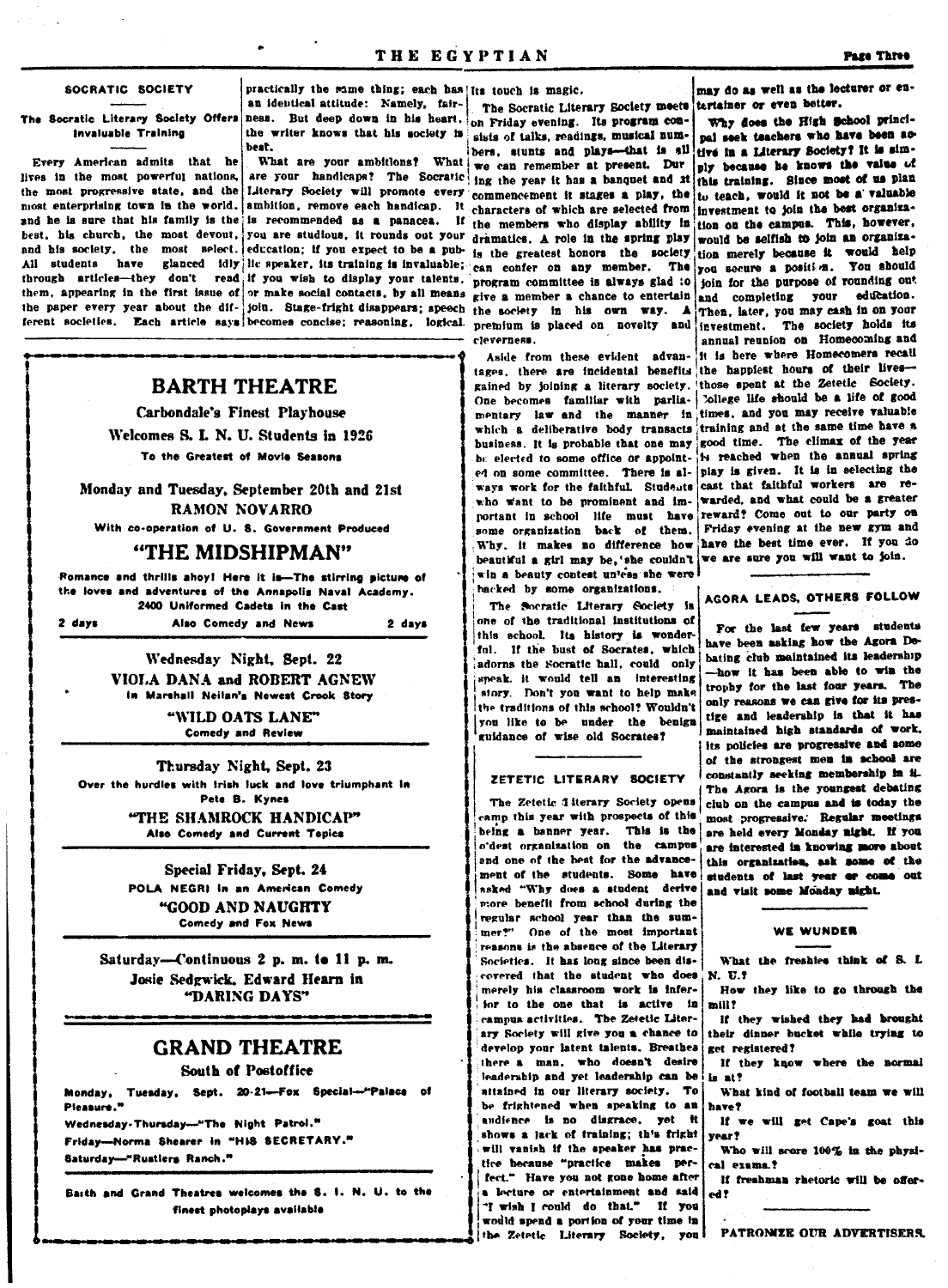THE EGYPTIAN

| TAE<br><b>EGYPTIAN</b><br>Illinois<br>College Press<br><b>Charter</b><br>Association<br>Published every week during the Collegiate year by the students of the                                                                                                                                                                                                                                                                                                                                                                                                                                                             | Member                                                                                                                                                                                              | Siceps soundest when his work is<br>GET OUT-OF-DOORS<br>done.<br>Get out-of-doors! Tis there you'll if splendid manhood you would know.<br>Get out where you've a chance to<br>find<br>The better things of heart and mind.<br>ETOW.<br>Get out beneath some stretch of sky<br>And watch the white clouds drifting<br>Read deeply kindly Nature's books,<br>by,<br>Familiarize yourself with brooks<br>And all the petty thoughts will fade<br>And with the majesty of trees,<br>Before the wonders God has made.<br>The constant industry of bees,<br>And all that shapes the Master's<br>Go wade a trout-stream in the spring<br>plan-<br>And brother with the birds a-wing;<br>They'll teach you how to be a man.<br>Know what it means to wander far.<br>-Exchange.<br>Your guide the sun or evening star. |  |
|----------------------------------------------------------------------------------------------------------------------------------------------------------------------------------------------------------------------------------------------------------------------------------------------------------------------------------------------------------------------------------------------------------------------------------------------------------------------------------------------------------------------------------------------------------------------------------------------------------------------------|-----------------------------------------------------------------------------------------------------------------------------------------------------------------------------------------------------|----------------------------------------------------------------------------------------------------------------------------------------------------------------------------------------------------------------------------------------------------------------------------------------------------------------------------------------------------------------------------------------------------------------------------------------------------------------------------------------------------------------------------------------------------------------------------------------------------------------------------------------------------------------------------------------------------------------------------------------------------------------------------------------------------------------|--|
| Southern Illinois State University, Carbondale, Illinois.<br>Entered as second class matter at the Carbondale Postoffice under the<br>Act of March 3, 1879.                                                                                                                                                                                                                                                                                                                                                                                                                                                                |                                                                                                                                                                                                     |                                                                                                                                                                                                                                                                                                                                                                                                                                                                                                                                                                                                                                                                                                                                                                                                                |  |
| Telephone:<br>Office:<br>University Exchange No. 17<br>Main Building, Room 16<br><b>BUSINESS STAFF</b><br><b>EDITORIAL STAFF</b><br>Editor-In-Chief<br>Lemen J. Wells<br>Business Manager Leland P. Lingle<br>Associate Editor ~ Charles Neeley<br>Edwin Heinecke<br>Advertising Mgr<br>Bessie Snith<br>Associate Editor<br>Social Editor Melba Davidson<br><b>Typist</b><br>. Alberta Kochlenbach<br>Literary Editor  Corem Waller<br>Humor EditorBlanche Lentz<br>News Editor  Mary Sauer<br>Alumni Advisor E. G. Lentz<br>Mary Stevenson<br>Exchange Editor<br>Critic  Mae C. Trovillion Faculty Advisor Emma L. Bowyer | Who sleeps beneath the open sky<br>Soon grows too big to tell a lie.<br>Get out-of-doors! The fields are<br>clean,<br>The woods will teach you nothing<br>mean.<br>Who toils beneath the summer sun | "Ethel." said the bishop, "you seem<br>to be a bright little girl; can you re-<br>peat a verse from the Bible?"<br>"I'll say I can."<br>"Well, my dear, let us have it."<br>"The Lord is my Shepherd-I<br>should worry."                                                                                                                                                                                                                                                                                                                                                                                                                                                                                                                                                                                       |  |
|                                                                                                                                                                                                                                                                                                                                                                                                                                                                                                                                                                                                                            | <b>GEO. D. CASPER</b><br><b>JEWELER</b><br>Carbondale, Illinois<br>205 South Illinois—Two Doors South of Prince                                                                                     |                                                                                                                                                                                                                                                                                                                                                                                                                                                                                                                                                                                                                                                                                                                                                                                                                |  |
|                                                                                                                                                                                                                                                                                                                                                                                                                                                                                                                                                                                                                            |                                                                                                                                                                                                     | <b>SEE THE NEW</b>                                                                                                                                                                                                                                                                                                                                                                                                                                                                                                                                                                                                                                                                                                                                                                                             |  |

#### **EGYPTIAN '26**

it is the intention of the staff to do everything within its! power to make the Egyptian '26 a real student paper. The editor has used much care in selecting the best staff possible. If, however, the student body does not give its support, it would be folly to think that the Egyptian can thrive. It is one of the greatest assets of the school. Isn't it a grand and glorious feeling to know that by your subscription you are helping a school enterprise. It is my aim to give your organization as much space in the paper as mine. Let us work together and make the old Egyptian a representative school paper.

| IN LOVER'S LANE<br>In lover's lane the boughs bend low<br>With bud and blossom, and<br>the<br>bees.<br>Bold buccaneers, sail to and fro.<br>Seeking for honey argosies.<br>The minstrel wind amid the trees<br>Reiterates a fond refrain:<br>And there are biithe bird melodies<br>In lover's lane.                                                    | Ah, what a boon the gods bestow<br>On us who often fail to seize<br>The guerdon while we may, and<br>ease<br>Our hearts of future grief and pain!<br>Not so with those-so Love decrees.<br>In lover's lane!<br><b>ENVOY</b><br>O Prince, into the long ago<br>We fain would journey once again,<br>And all youth's roseate raptures<br>know. |
|--------------------------------------------------------------------------------------------------------------------------------------------------------------------------------------------------------------------------------------------------------------------------------------------------------------------------------------------------------|----------------------------------------------------------------------------------------------------------------------------------------------------------------------------------------------------------------------------------------------------------------------------------------------------------------------------------------------|
| In lover's lane there is the flow<br>Of lyrical brook harmonies:<br>And when declines the even-glow.<br>And night, by radiant decrees,<br>Her path illumines, in tender keys,<br>The voices blend of lass and swain:<br>Alack that time to fleetly flees<br>In lover's lane.<br>In lover's lane there is no woe.<br>But bliss-without the bitter lees. | In lover's lane!<br>---Clinton Scollard.<br>It was a late hour when the hos-<br>tess at the reception requested the<br>eminent basso to sing.<br>"It is too late, madam," he pro-<br>tested. "I should disturb your neigh-<br>hora."<br>"Not at all," declared the lady,<br>beaming. "Besides, they poisoned<br>Lour dog last week."         |

### \$24.50 and \$29.50

**Authentic Styled College Clothes** 

J. V. WALKER & SONS, Inc.

New Men's Wear Store E. Jackson St.

### YOU ARE INVITED TO VISIT **OUR STORE**

Here, under one roof you will find everything that a young lady student will require for school or social wear.

Inviting you to see our new fall apparel and merchandise does not obligate you in any way. We will be pleased to be of service to you during your school year.

JOHNSON, VANCIL, TAYLOR CO.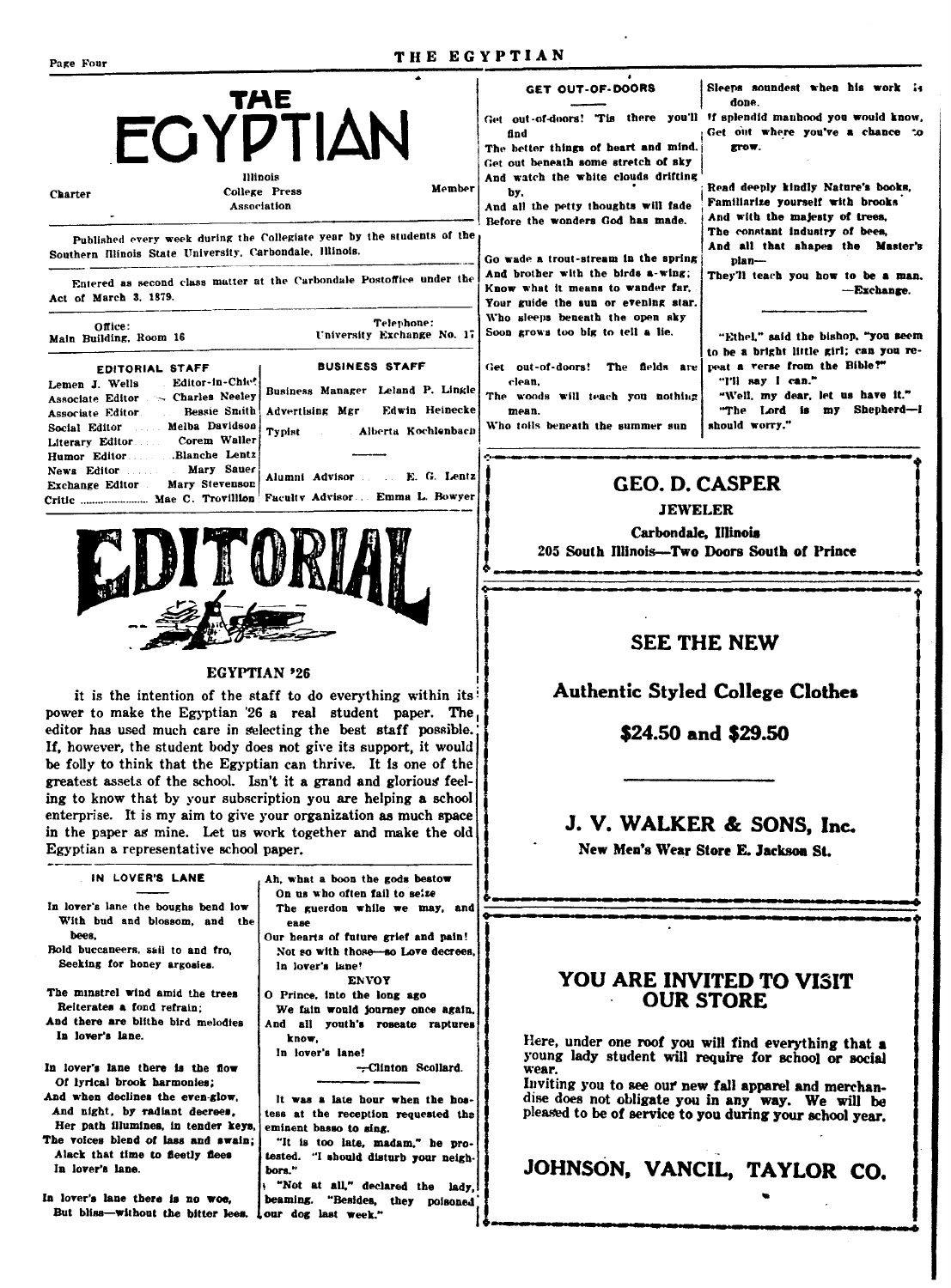## **FOLKS-HOWDY!**

Not being able to be on hand to welcome each one individually we use the old Egyptian. We have been working hard all summer getting things ready for you, and have some new and wonderful things for you this fall, and, we are glad to announce, prices will be a bit lower this season due to the swing of style from intricate and complicated patterns to plainer tailored shoes.

But we did not buy this page to talk business; we want this space solely to tell you how glad we are to see you here again, and we do not think it necessary to tell you that we are anxious to welcome you individually as the opportunity arrives.

## THE FASHION BOOTERY

P. S. Wait till you see the Boots this Year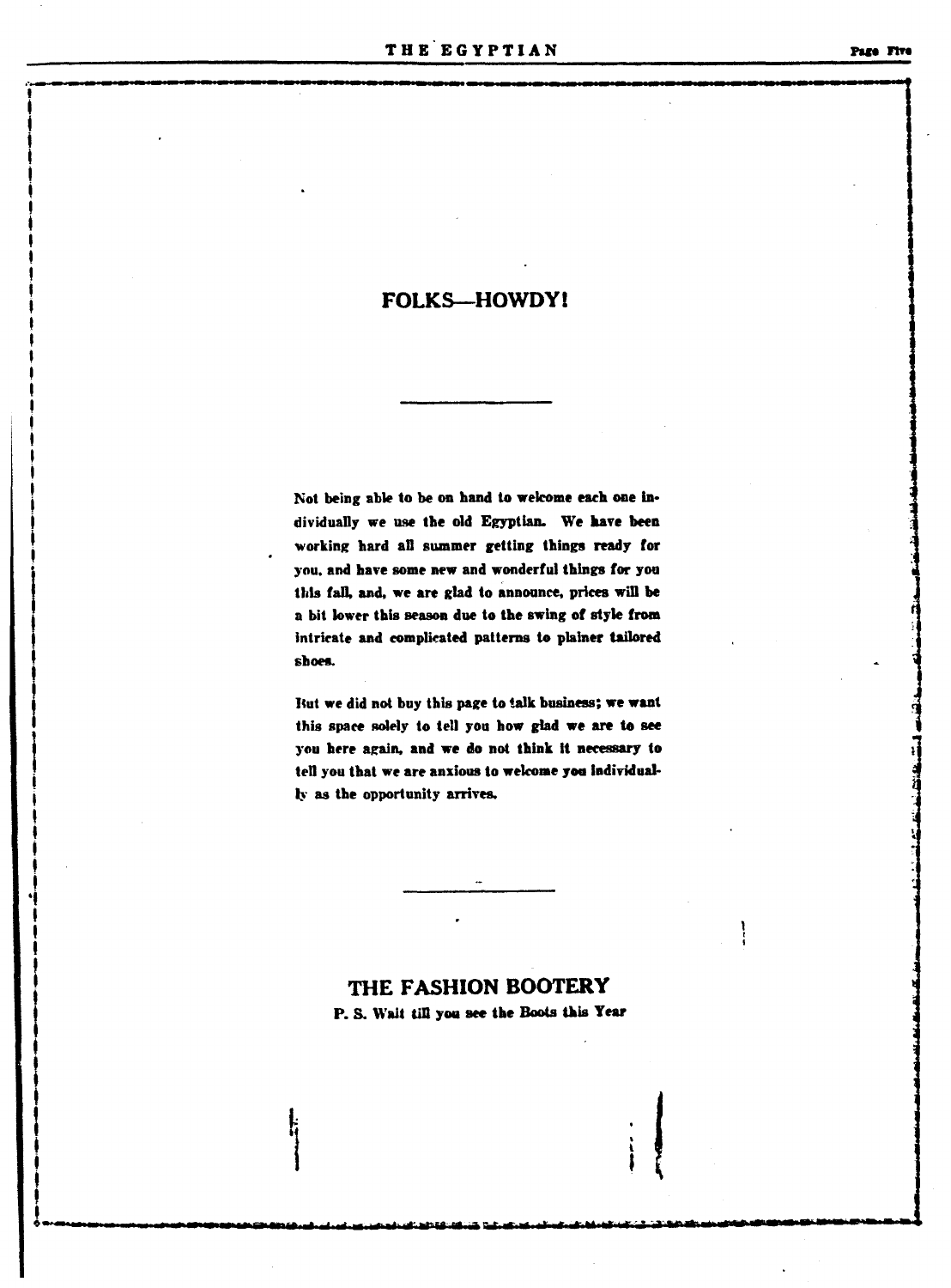Page Six

#### THE EGYPTIAN

#### THIS IS THE NEWS

What's the news of the day? Two New York girls, both 12 years old, swam 17 miles. A woman was killed in Philadelphia when a fire engine skidded and crashed into a window. Dawes has gone fishing. An expedition, returned from Africa, brings a new kind of ant eater. Mascagni, Italian composer, has cancelled his visit to the United States. The rail strike in Columbia has ended.

What's the news? We find hundreds of such articles. They are common. They come into our homes daily. Among them, recently, are brief announcements of hog calling contests in Nebraska, Texas, and many other states.

While having no bearing upon the trend of important current events. these hog-calling contests are intriguing. They fire our imagination. We! picture a man out in the open yelling to his heart's content. We would like to do the same. That's why we are interested.

We wouldn't care to end a strike in Columbia: find a new ant eater in Africa; be killed by a fire truck in Philly, or swim 17 miles in New York. But we would like to get out and call hogs, or something. We would enjoy relieving some of this pent up emotion which civilization suppresses.

ing hogs. We are interested because we would like to be there.

#### **NEWS TO US**

Can fish live for two months when frozen in solid ice, and then revive and swim around when released from their ice prison? This is the interesting question that has been propounded by Professor Pictet of Geneva, Switzerland, a world-famed expert in refrigeration. In order to reach a definite conclusion on this subject, he put two dozen fresh-water fish into a deep tray containing water nearly at the freezing-point. This temperature was maintained for 24 hours, and then the water was slowly frozen into a solid cake of ice enclosing the fish. The block was kept in a freezing apparatus for two months at a temperature of 28 degrees Fahrenheit, or four degrees below the freezing-point. Then it was very carefully allowed to thaw. The fish revived and swam about in the water. Later experiments showed that this temperature is the lowest at which the life of fresh-water fish can be sustained.

#### OFF THE BEATEN TRACK

Says science: "An airplane travel-So, that's the news of the day. ing at the rate of 200 miles per hour.

There are men out in the open call- flying night and day, would reach the sun in 52 years." If you haven't already planned your vacation trip. here's ore worth considering.

**HERE'S WHY!** Now, some girls ride in taxis Because they love to ride; While others do the riding For the loving on the side. -Paris News.

PATRONIZE OUR ADVERTISERS.

## **MEN'S FURNISHINGS** C. H. BAUMGAERTNER

Successor to Sam Patterson

## C. E. GUM

**Jeweler** 

## **HEWITT'S DRUG STORE**

For all school supplies-Stationery, Candy, Sheaffer's **Guaranteed Fountain Pens** 

> Best Soda Fountain Service and Leading Prescriptionists

### **HEWITT'S DRUG STORE**

Latest styles in young men's Hats. Newest styles in young men's Sweaters; all style in young men's Shirts. Lumber Jacks for young men, boys' and girls'. The celebrated "Hole Proof" Silk Hose for ladies, three grades,  $$1.00$ ,  $$1.50$  and  $$2.00$ . There is no equal for looks and durability.. Come in and get acquainted and look over our young men's clothing.

> JESSE J. WINTERS Clothing, Furnishings and Hats

### **COLLEGE CLOTHES**

For College Boys, in the very latest patterns, Bristol stripes, Haddons, Piping Rock Flannels, Thorntex. Young fellows are keen about these exclusive styles. College Shoes for College Girls. Very latest style

\$6.00 to \$8.00

## **J. A. PATTERSON & CO.**

SOUTH WEST COR. Sq.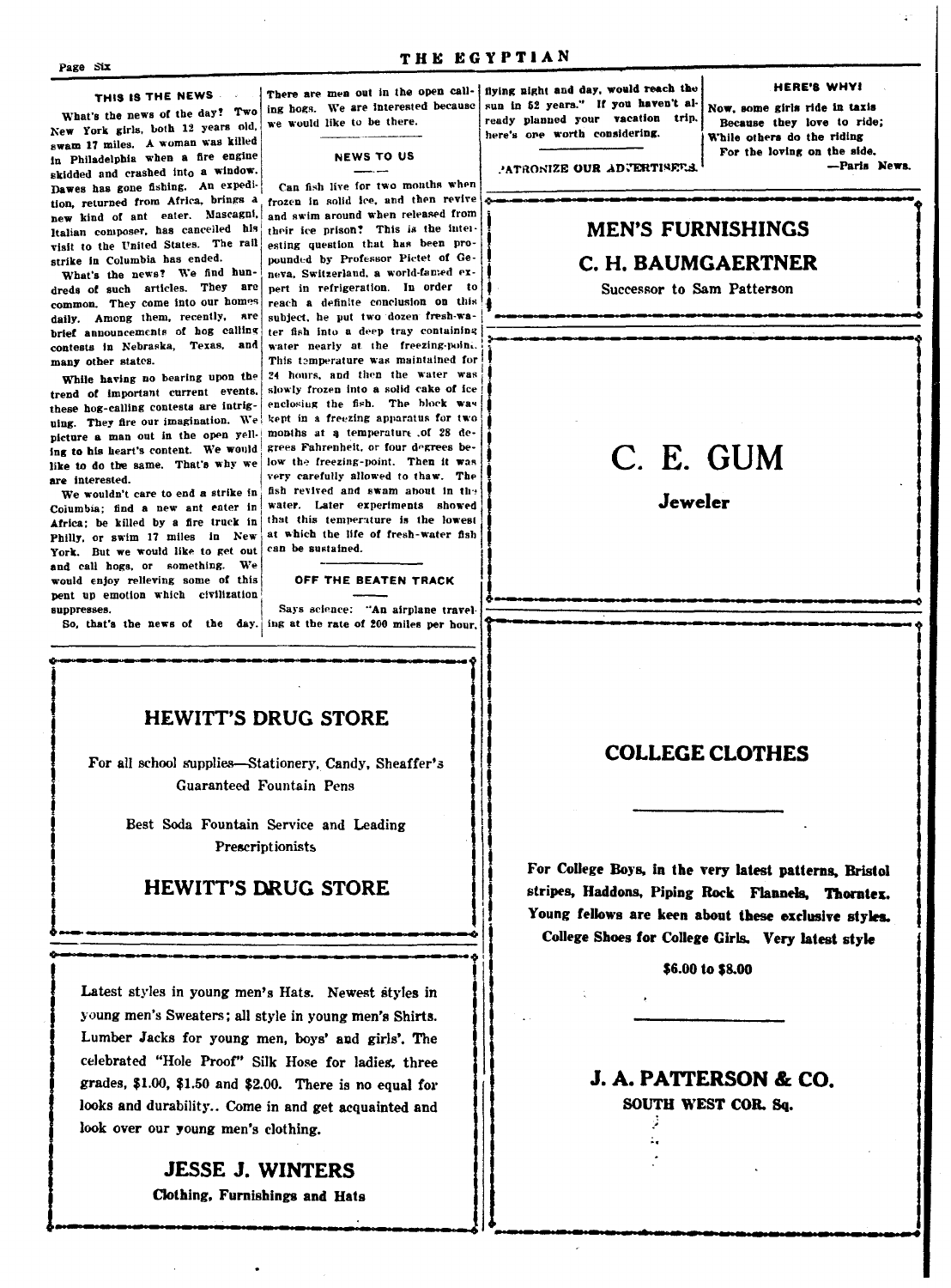

#### ALLYN BLDG., AUDITORIUM, SCIENCE BLDG.

#### AN OFFER OF MARRIAGE

Hard-up young man: Sir, I have come to tell you that I have long loved your daughter, and want to make her my wife.

The fastidious woman who values the charm appearance n# her **Beautiv OHP** makaa Aid-de-Shoppe her. camp because she is alive to-the-fact that we are trained experts hare who can render invaluable service. 'Our Methods Succeea" THE VANITY BOX 211 W. Main Street Phone 15

Nouveau Riche: But, hang it, 1 haven't got a daughter! Hard-up young man: Good Heav-

ens! They told me you had!

#### LIFE IN BIG CITIES

NEW YORK-Captain Frank H. Newcomb, U. E. N., retired, was reported as missing. He returned in one day explaining that he and his wife recently moved to a new apartment and he was unable to remember the address when he became separated from his wife by the sudden closing of the door of an elevated train. He said he went to a hotel for the night and then found his new address from the mail carrier.

#### WHAT ROPE DO YOU USE?

When you go oul on a lynching party are you sure your rope will! hold? Can you tie a slip knot? How many expeditions have failed for lack of proper equipment?

Our Ropes Will Stand the Test IMPERIAL WIZARD ROPE. CO.

We would have a better administration in America of government if the birthrate could be slowed down for a few years and give the last two generations a chance to learn why they are American citizens.-Rockford Republic.

#### HOW TO KEEP COOL

Puil flowers out of flower box. Sit in box. You get watered every day. Delightful.

Go to Florida swamps. Hunt until von catch chills and fever. Cure fever, but keep chills.

Tie sleich bells to thermometer. Keep in ice box. Jingle bells when looking at thermometer.

Tear five pages off calendar. Gaze uton December and wonder if summer will never come.

#### **APPRECIATION** The young bride (looking in win-

dow of jewelry store): George, I'd love to have that bracelet. The husband. I can't afford to buy it for you, dear. The bride. But if you could, you would, wouldn't you? The husband: I'm afraid not. The bride: Why? The husband:  $\mathbf{B}$ good enough, dear. The bride: Oh, you darling! Work and the world works with

you-loaf and you will also have company.-Charleston plenty of Courter.

#### **THE NEW**

#### **ELITE BARBER SHOP**

We specialize in up to the minute hair cuts. All new Modern Equipment

> **Sam Morris and Cecil Davis Proprietors**

Candies Soda Fountain **Phone 276** 

## WILHELM DRUG CO. The Students Drug Store

**School Supplies Fountain Pens Pencils**